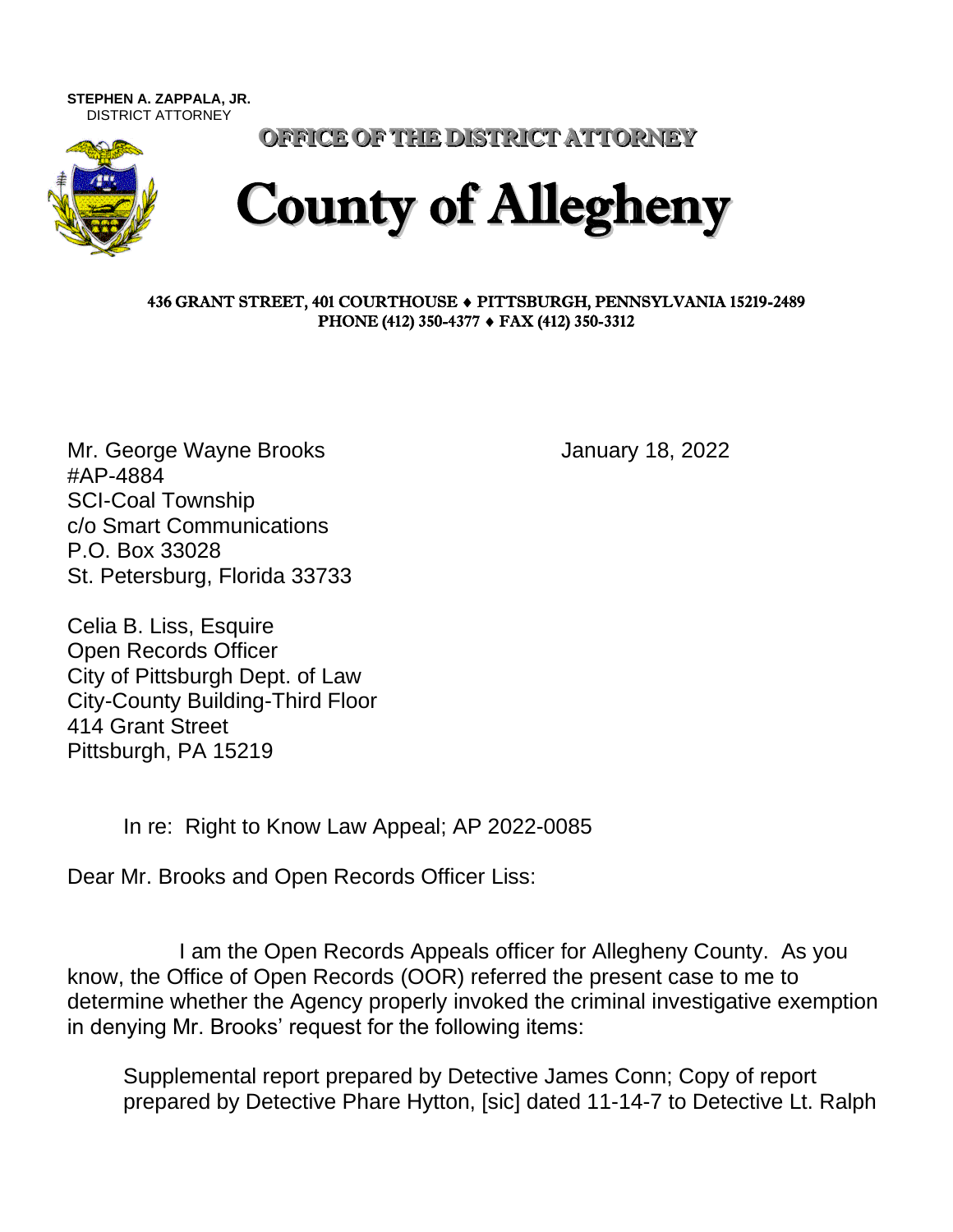Pampeha. [sic] Probable Affidavit, arrest warrant, Death Certificate of Michael Miller on died, (sic} 11-5-75 in case of Commonwealth v. Brooks: cc: 750-8889 and cc: 750-9210.

*See letters sent to Requester Brooks by Open Records Officer Liss, dated 11/19/21 and 12/27/21.*

In denying the request, Ms. Liss stated the following:

Upon investigation, I have determined that the records you seek are not public records under the RTKL. This includes Supplemental Reports and Arrest Reports. Those records are investigative in nature. RTKL states that investigative reports and other records associated with a criminal investigation are not subject to release. See 65 P.S. §67.708(b)(16)(ii). Further, to the extent that this request is protected under the Criminal History Record Information Act, 18 Pa.C.S. §9101 *et seq.,* the City is prohibited from forwarding this information to you.

No other records exist. The Probable Cause Affidavit was not in the police file, nor was a Death Certificate. Death Certificates, however, can be obtained from the Commonwealth of Pennsylvania Department of Health.

*See letter dated 12/27/21.*

Under 65 P.S. §67.708(b)(16) the following records are exempt from disclosure:

> (16) A record of an agency relating to or resulting in a criminal investigation, including:

(i) Complaints of potential criminal conduct other than a private criminal complaint.

(ii) Investigative materials, notes, correspondence, videos and reports.

(iii) A record that includes the identity of a confidential source or the identity of a suspect who has not been charged with an offense to whom confidentiality has been promised.

(iv) A record that includes information made confidential by law or court order.